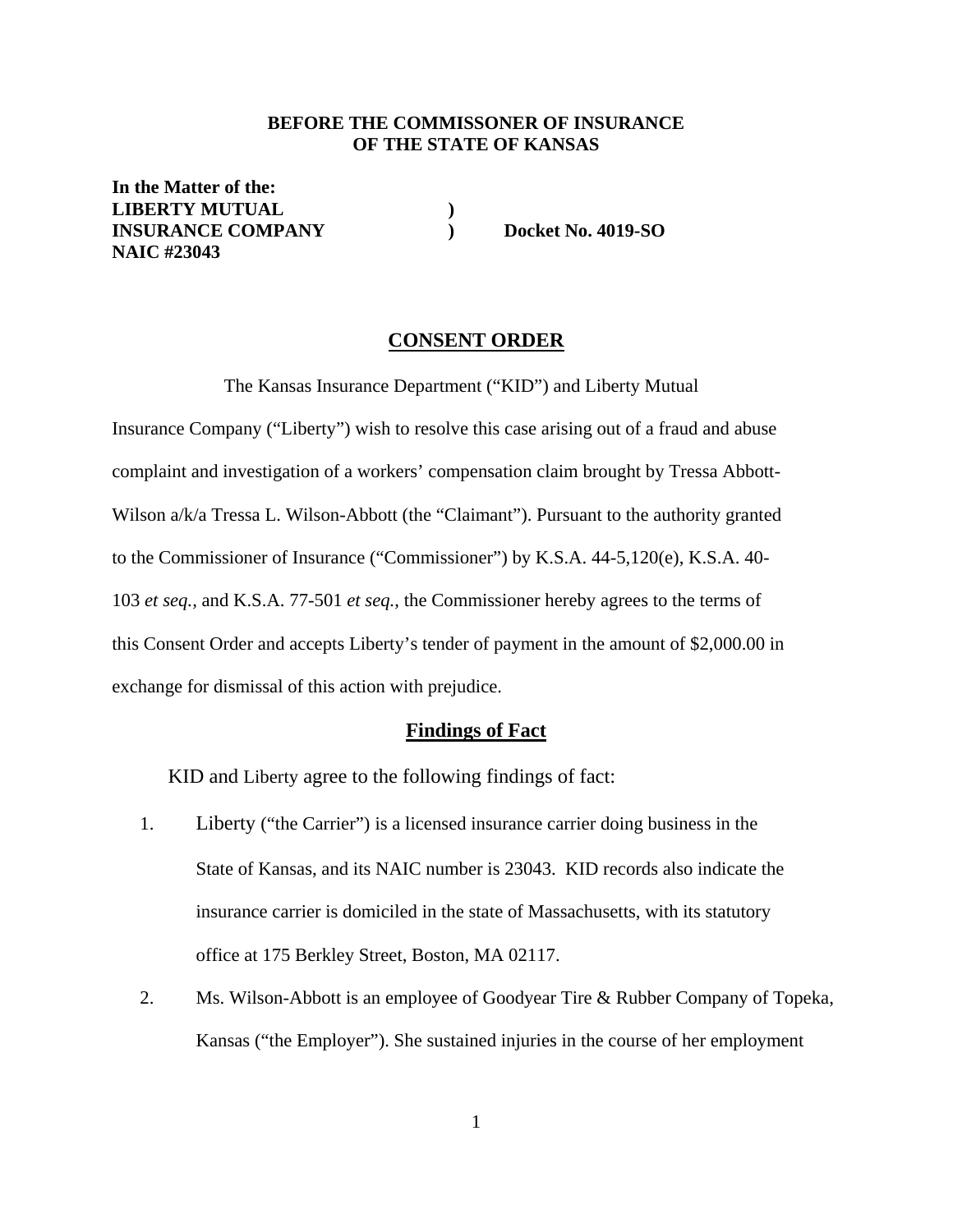- 3. with this employer. As a result of these work-related injuries, she retained an attorney, and this resulted in a Court Order being issued December 22, 2006, awarding Workers' Compensation benefits, Docket No.1, 034,635.
- 4. ALJ Bruce Benedict held that Ms. Wilson-Abbott sustained a compensable injury and ordered the insurance carrier and Respondent to provide temporary total disability ("TTD"), benefits as well as to provide medical treatment and to pay medical benefits to authorized providers. Doctor Lynn Curtis was designated her treating physician.
- 5. KID received a number of written complaints against the carrier starting before and after the ALJ's August 22, 2007 Order. Ms. Wilson-Abbott contends that she experienced difficulty getting her prescriptions, medical tests, surgical procedures approved, and her TTD payments timely. Dr. Lynn Curtis, her treating physician, also complained on behalf of Ms. Wilson-Abbott about the carrier's refusal to timely fill her prescriptions, approve medical tests, and/or provide needed surgeries.
- 6. The complaint was assigned to Eliehue Brunson, Staff Attorney, for his review to determine if violations cited in paragraph 6 had taken place and specifically to find whether the insurance carrier had intentionally, knowingly, and willfully failed to pay benefits.
- 7. Though some of the facts are in dispute, the Kansas Division of Insurance contends that the Carrier failed in a number of instances to provide timely TTD payments, medical confirmation for prescriptions, medical tests and surgical procedures in violation of K.S.A. 44-5,120(d) (15) and K.S.A. 44-5,120(d) (19) of the Kansas Workers' Compensation Fraud and Abuse Act, and a Summary Order was issued.

2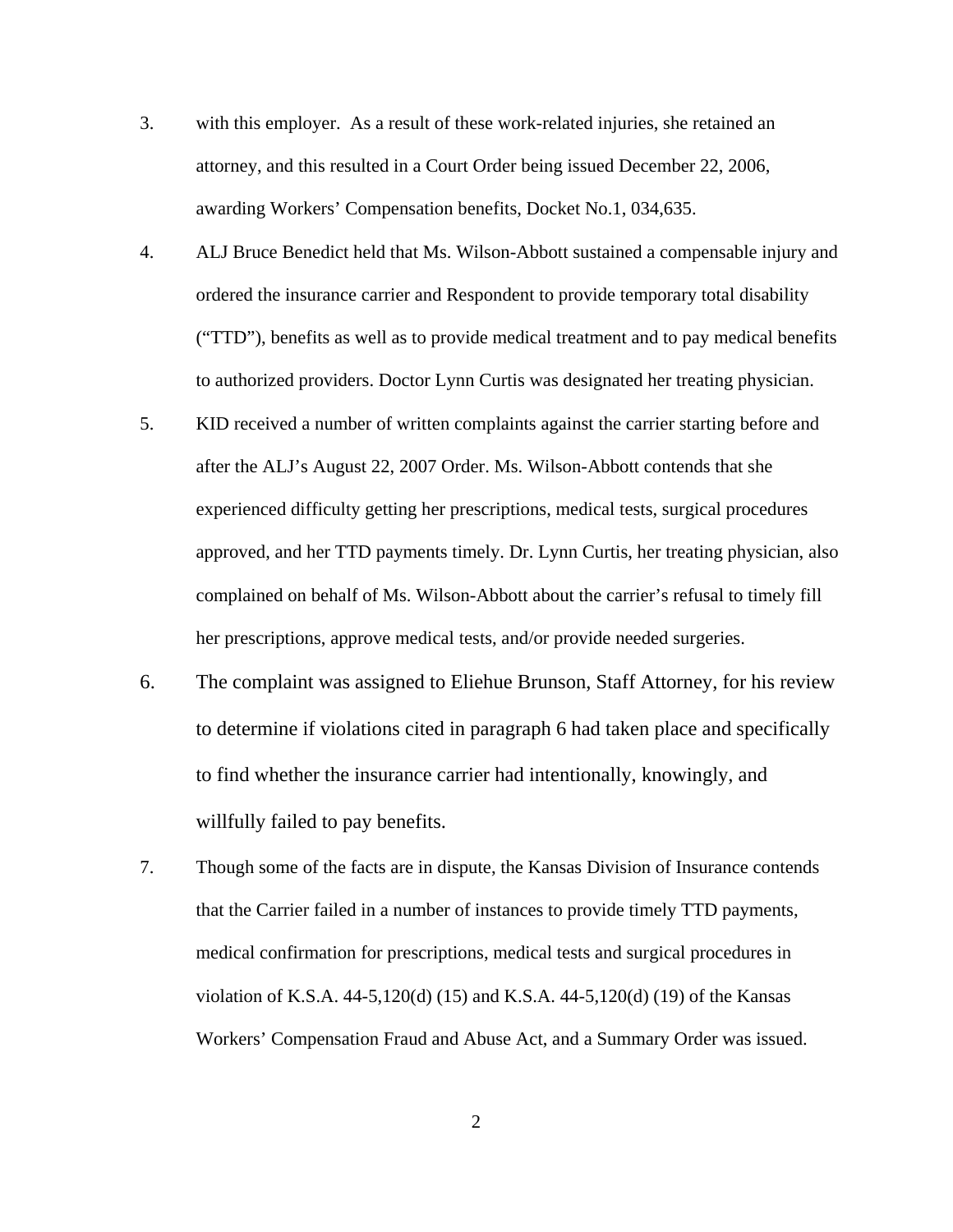- 8. After receiving two complaints against the carrier and being served with a Summary Order concerning its alleged violations, the Carrier is now much more fully aware, sensitive, and understanding of the injured worker's needs for prompt arrangements for medical treatment and other benefits as provided under the provisions of the Kansas Workers' Compensation Fraud and Abuse Act.
- 9. Ms. Addott-Wilson has now received the required medical treatment as prescribed by her treating physician.
- 10. The Kansas Insurance Department ("KID") has jurisdiction over this matter pursuant to K.S.A. 44-5,120, K.S.A. 40-103 *et seq.* and K.S.A. 77-501.
- 11. In lieu of further administrative litigation in this matter by the Kansas Insurance Department for alleged acts of conduct as defined in K.S.A. 44-5,120(d), both KID and Liberty Mutual have jointly agreed to the terms of this Consent Order.
- 12. KID and Liberty Mutual jointly agree to the terms of this Consent Order, and Liberty Mutual will pay the sum of Two Thousand Dollars (\$2,000.00) and KID will dismiss this action with prejudice.
- 13. KID acknowledges that Liberty Mutual admits no liability in agreeing to this Consent Order. The payment made pursuant to this agreement shall not be construed in any fashion as an admission of liability on behalf of Liberty Mutual for the purposes of this administrative action or for the purposes of any other litigation, administrative or civil, arising out of this incident including, but not limited to, Tressa Abbott-Wilson a/k/a Tressa L. Wilson-Abbott *v. Liberty Mutual Insurance Company*, Docket No. 1,034,635.

3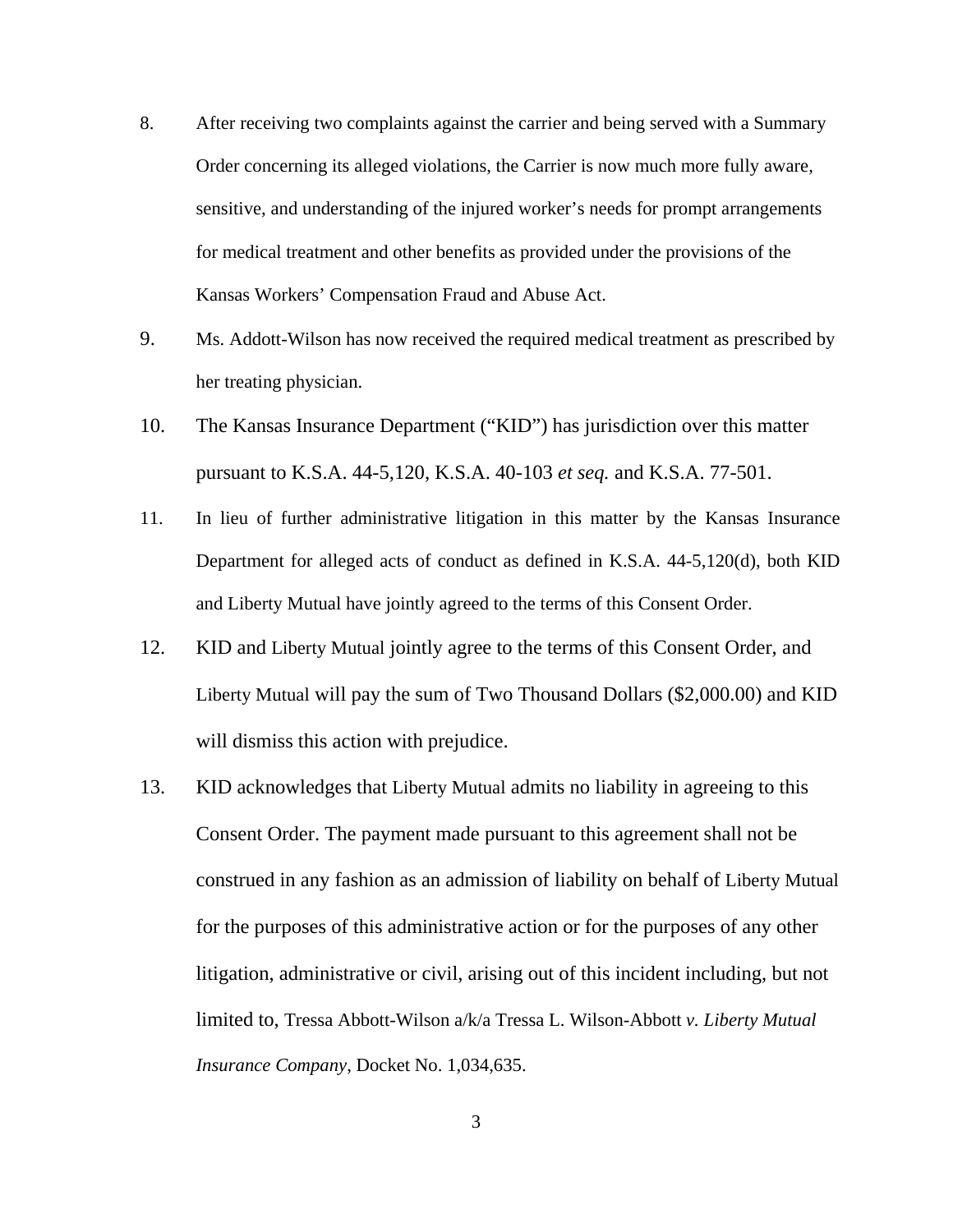### **Applicable Law**

- 1. K.S.A. 77-501 *et seq.*  The Kansas Administrative Procedures Act
- 2. K.S.A. 77-601 *et seq*. The Act for Judicial Review and Civil Enforcement of Agency Action.
- 3. K.S.A. 44-5,120 *et seq*. Fraudulent or abusive acts or practices; defined; powers, duties and functions of director of workers compensation and commissioner or insurance, etc…

#### **Conclusions of Law**

# **IT IS, THEREFORE, AGREED UPON BY THE COMMISSIONER OF INSURANCE AND LIBERTY MUTUAL INSURANCE COMPANY ("LIBERTY MUTUAL"):**

- 14. Liberty Mutual agrees to make a payment of Two Thousand Dollars (\$2,000) to KID in exchange for the dismissal of this action with prejudice.
- 15. KID acknowledges that Liberty Mutual admits no liability in agreeing to this Consent Order. The payment made pursuant to this agreement is in settlement of disputed claims and shall not be construed in any fashion as an admission of liability on behalf of Liberty Mutual for the purposes of this administrative action or for the purposes of any other litigation, administrative or civil, arising out of this incident including, but not limited to, Ms. Abbott-Wilson's workers' compensation claim.
- 16. The fact of this payment, the settlement negotiations between KID and Liberty Mutual, and the entry of this Consent Order shall not be admissible in evidence in any respect in Tressa Abbott-Wilson a/k/a Tressa L. Wilson-Abbott's workers' compensation claim, Docket No. 1,034,635.
	- a. Upon the entry of this Consent Order, this action shall be dismissed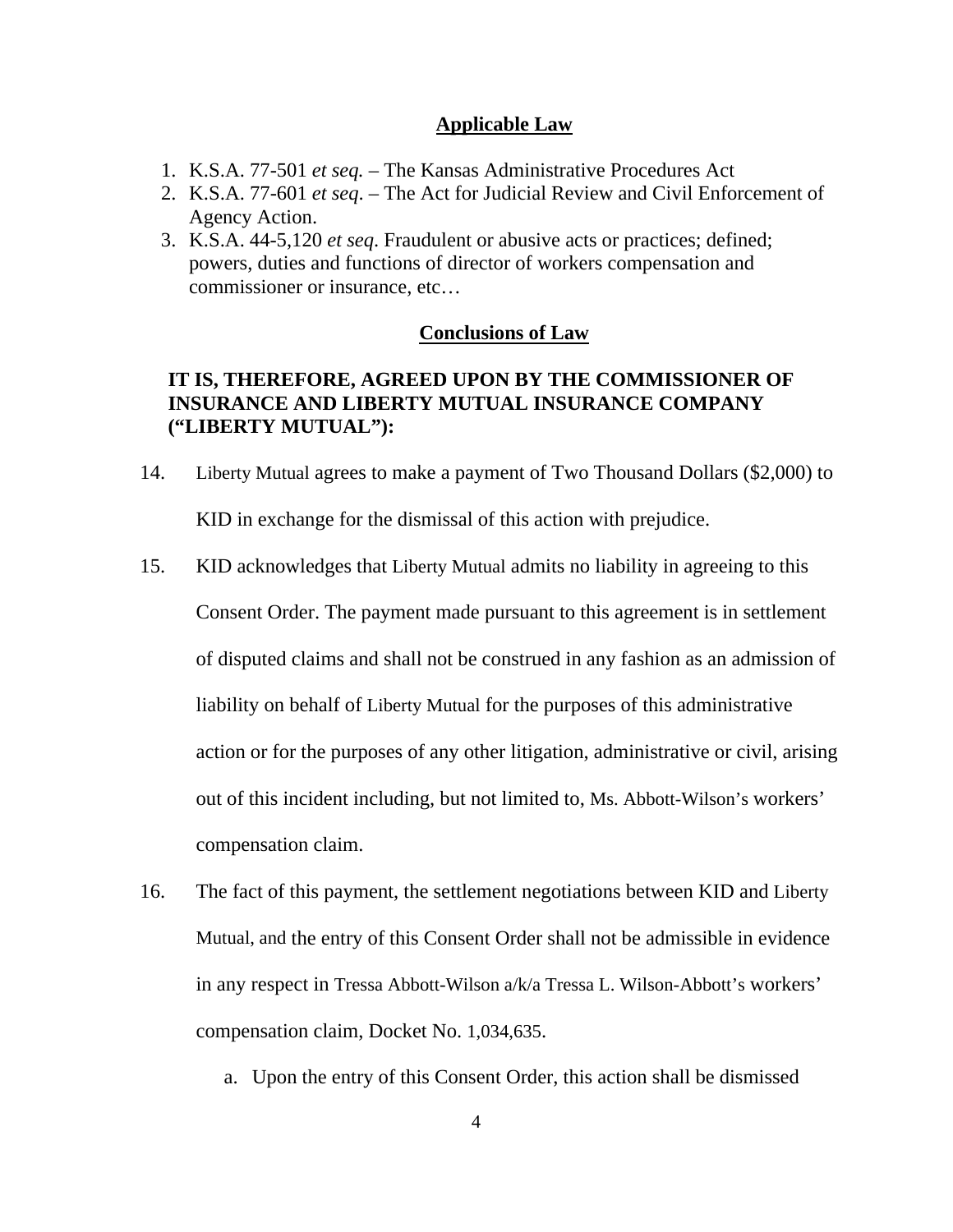with prejudice.

- b. The entry of this Consent Order is based upon a strict compromise of disputed issues between KID and Liberty Mutual and may not be used as evidence in any other proceeding.
- c. Liberty Mutual will deliver, within twenty (20) days of the entry of this Order, the sum of Two Thousand Dollars (\$2,000) to Eliehue Brunson, KID Staff Attorney, on behalf of the Kansas Insurance Department.
- **d.** If payment is not made as required, KID may vacate and/or declare this Consent Order void and proceed with a Summary Order and a hearing.

# **IT IS SO ORDERED THIS \_8th\_\_ DAY OF \_\_Feb.\_\_\_, 2009, IN THE CITY OF TOPEKA, COUNTY OF SHAWNEE, STATE OF KANSAS.**



Sandy Praeger Commissioner of Insurance

By: /s/ John W. Campbell John W. Campbell General Counsel

Liberty Mutual Insurance Company

By:  $/s/$  Vince Wardein